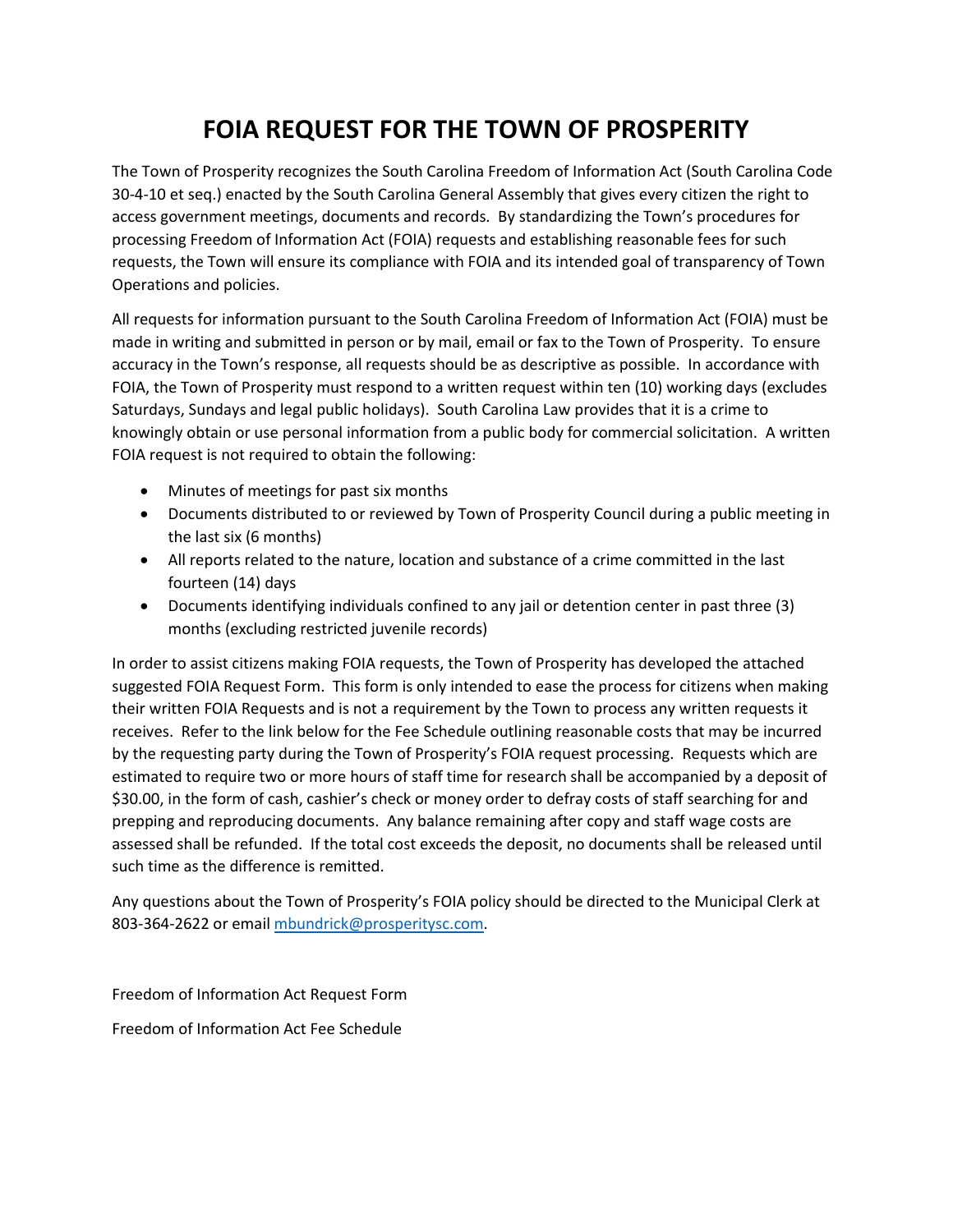

## P.O. Box 36 Prosperity, SC 29127 803-364-2622

## FREEDOM OF INFORMATION REQUEST FOR PUBLIC RECORDS

 $\overline{\phantom{a}}$  ,  $\overline{\phantom{a}}$  ,  $\overline{\phantom{a}}$  ,  $\overline{\phantom{a}}$  ,  $\overline{\phantom{a}}$  ,  $\overline{\phantom{a}}$  ,  $\overline{\phantom{a}}$  ,  $\overline{\phantom{a}}$  ,  $\overline{\phantom{a}}$  ,  $\overline{\phantom{a}}$  ,  $\overline{\phantom{a}}$  ,  $\overline{\phantom{a}}$  ,  $\overline{\phantom{a}}$  ,  $\overline{\phantom{a}}$  ,  $\overline{\phantom{a}}$  ,  $\overline{\phantom{a}}$ 

\_\_\_\_\_\_\_\_\_\_\_\_\_\_\_\_\_\_\_\_\_\_\_\_\_\_\_\_\_\_\_\_\_\_\_\_\_\_\_\_\_\_\_\_\_

TO: Town of Prosperity

Name

Address

City, State, Zip Code

Telephone

\_\_\_\_\_\_\_\_\_\_\_\_\_\_\_\_\_\_\_\_\_\_\_\_\_\_\_\_\_\_\_\_\_\_\_\_\_\_\_\_\_\_\_\_\_

Description of records requested (please be specific):

Are you asking for these records for a commercial use/purpose?

Please indicate the format in which you would like the Town to respond to your request. Please know the Town may not be able to accommodate the requested format. Costs from Fee Schedule may be applied to any of these formats.

\_\_\_Inspection only \_\_\_Hard Copy \_\_\_\_Email:\_\_\_\_\_\_\_\_\_\_\_\_\_\_\_\_\_\_\_\_\_\_\_\_\_\_\_\_\_\_\_\_\_\_\_\_\_\_\_\_\_\_\_\_ \_\_\_Fax\_\_\_\_\_\_\_\_\_\_\_\_\_\_\_\_\_\_\_\_\_\_\_\_\_\_\_\_ \_\_\_Other Format \_\_\_\_\_\_\_\_\_\_\_\_\_\_\_\_\_\_\_\_\_\_\_\_\_\_\_\_\_\_\_

By my signature, I hereby state that I have reviewed information about the Town of Prosperity's FOIA process and a copy of the Fee Schedule outlining possible charges I may incur as part of this request.

| Signature<br><u> 1980 - John Stone, Amerikaansk politiker († 1901)</u> | Date:     |       |                |
|------------------------------------------------------------------------|-----------|-------|----------------|
| For Office Use Only:<br>Date Received:                                 | Due Date: |       | Response Date: |
| Town Attorney Involvement?                                             |           |       |                |
|                                                                        |           | Paid? |                |
| Notes:                                                                 |           |       |                |
|                                                                        |           |       |                |